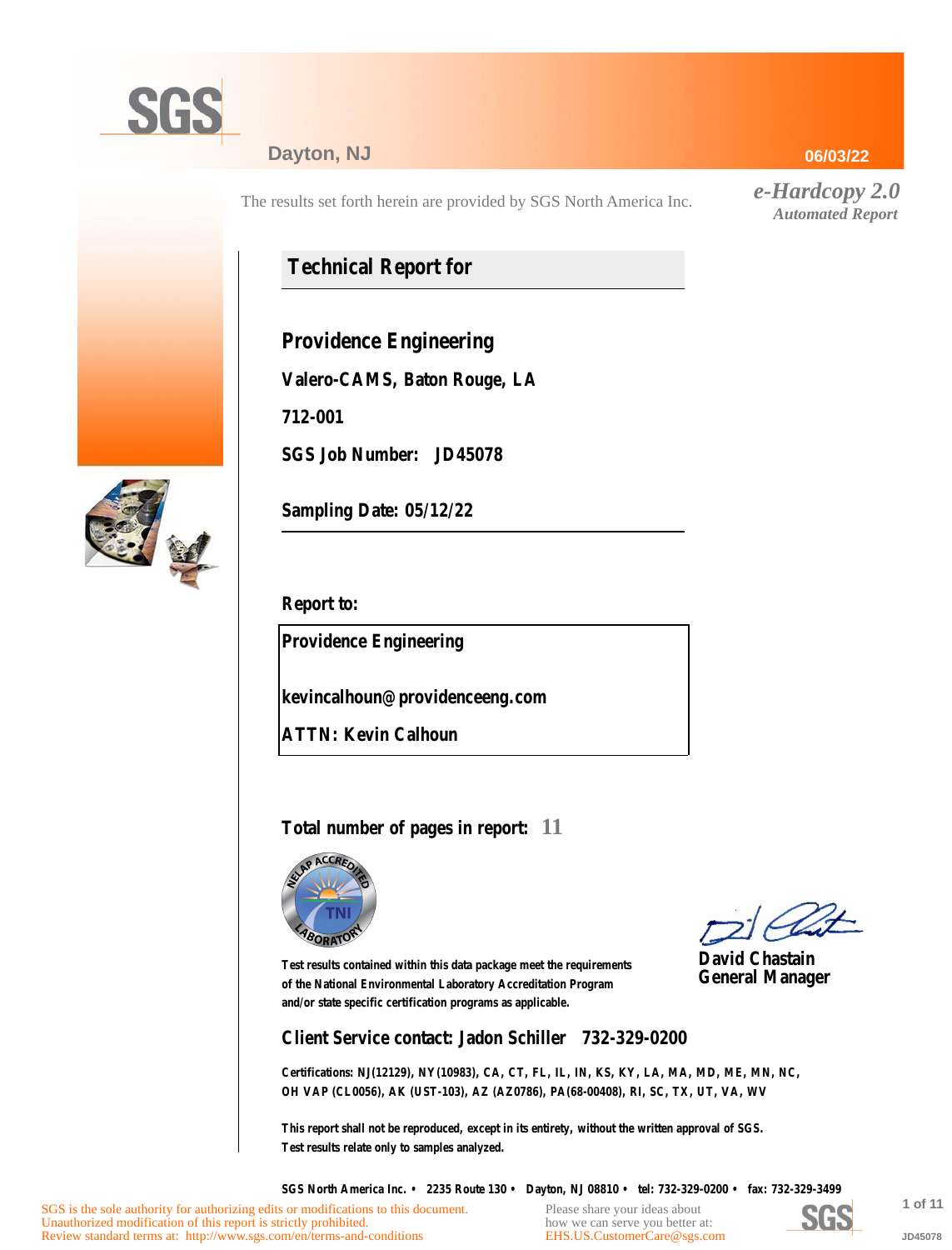$\begin{array}{c|c} \text{1} & \text{2} \\ \hline \text{2} & \text{3} \\ \end{array}$ 

 $\overline{\mathbf{c}}$ 

# **Table of Contents**

<span id="page-1-0"></span>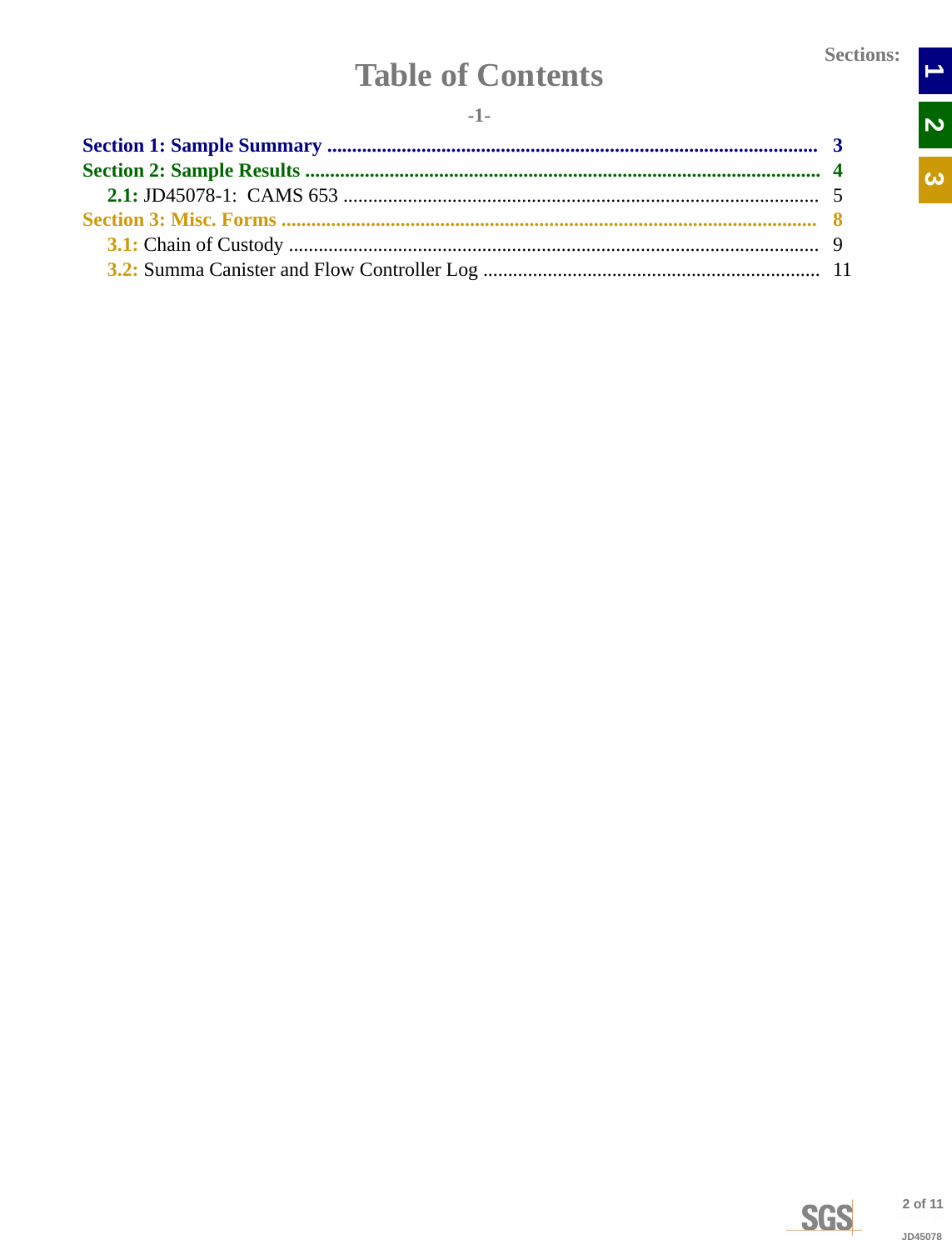## **Sample Summary**

<span id="page-2-0"></span>**Providence Engineering**

**Job No: JD45078 Valero-CAMS, Baton Rouge, LA Project No: 712-001**

| <b>Sample</b>      | <b>Collected</b> |         | <b>Matrix</b>                                                                                                          | <b>Client</b> |  |
|--------------------|------------------|---------|------------------------------------------------------------------------------------------------------------------------|---------------|--|
| <b>Number</b>      | Date             | Time By | Received Code Type                                                                                                     | Sample ID     |  |
| <b>Organics ND</b> |                  |         | This report contains results reported as $ND = Not$ detected. The following applies:<br>$=$ Not detected above the MDL |               |  |
|                    |                  |         |                                                                                                                        |               |  |

**JD45078-1 05/12/22 09:30 BK 05/17/22 AIR Ambient Air Comp. CAMS 653**



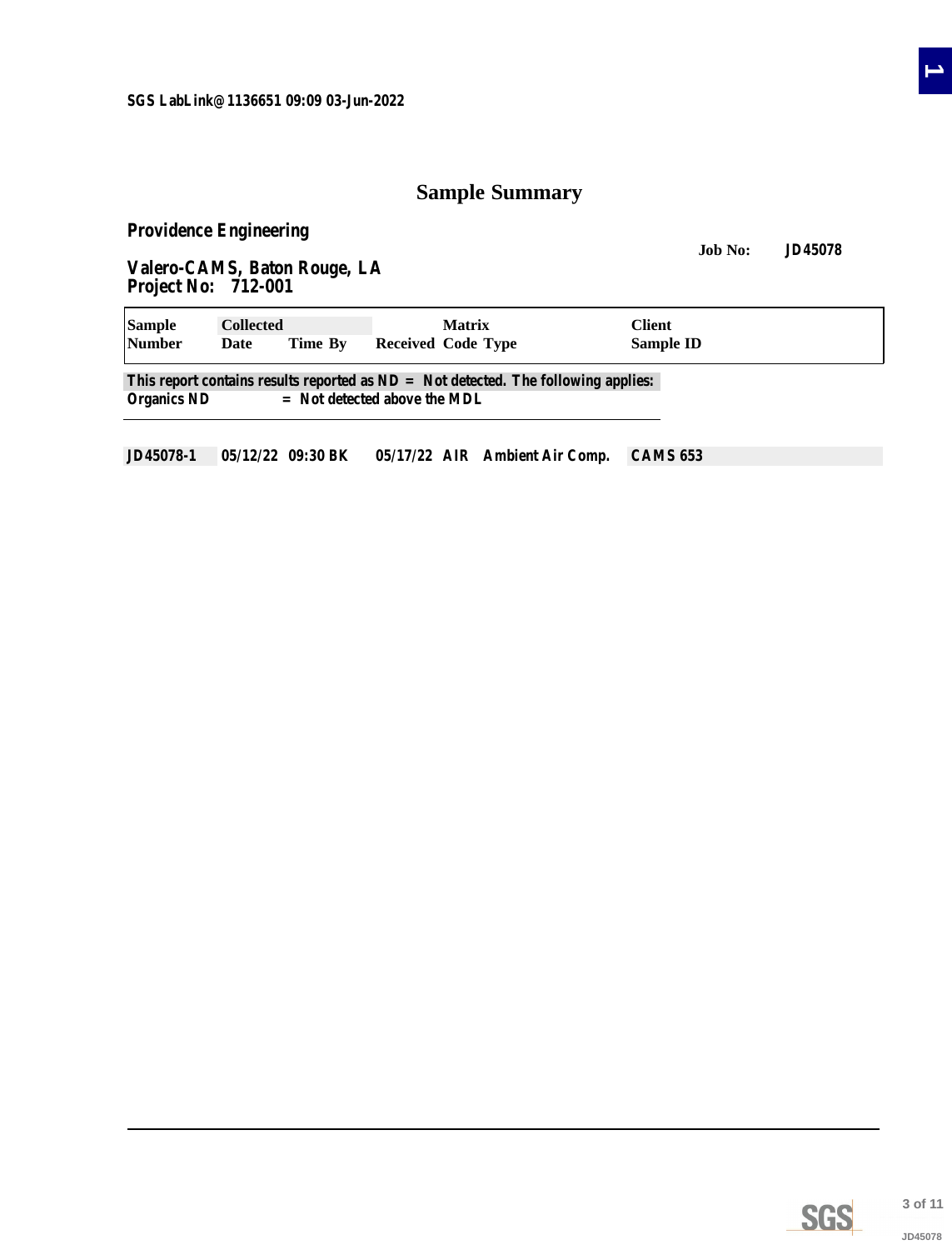<span id="page-3-0"></span>

**Dayton, NJ**



**Section 2**

**Sample Results**

**Report of Analysis**

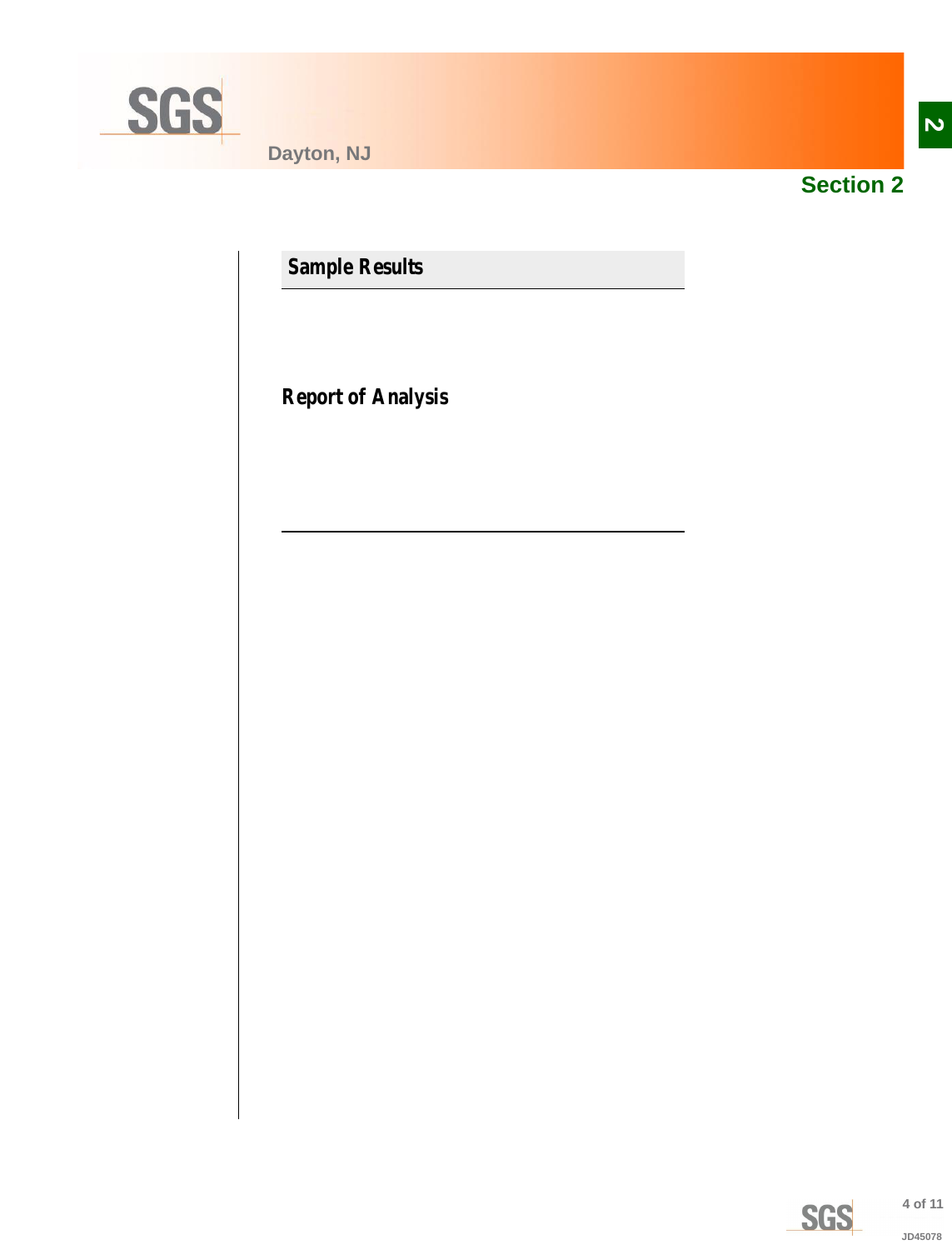| <b>Client Sample ID:</b><br>Lab Sample ID:<br><b>Matrix:</b><br><b>Method:</b> |                                 | <b>CAMS 653</b><br>JD45078-1<br><b>TO-15</b> |                                        | AIR - Ambient Air Comp. Summa ID: A471 |               |    |              |                             | Date Sampled:<br>Date Received:<br><b>Percent Solids:</b> |     | n/a               | 05/12/22<br>05/17/22               |                  |                              |
|--------------------------------------------------------------------------------|---------------------------------|----------------------------------------------|----------------------------------------|----------------------------------------|---------------|----|--------------|-----------------------------|-----------------------------------------------------------|-----|-------------------|------------------------------------|------------------|------------------------------|
| Project:                                                                       |                                 |                                              |                                        | Valero-CAMS, Baton Rouge, LA           |               |    |              |                             |                                                           |     |                   |                                    |                  |                              |
| Run #1<br>Run #2                                                               | <b>File ID</b><br>2W59547.D     |                                              | DF<br>1                                | Analyzed<br>05/24/22 17:25 TCH         |               | By | n/a          | <b>Prep Date</b>            |                                                           | n/a | <b>Prep Batch</b> | <b>Analytical Batch</b><br>V2W2648 |                  |                              |
| Run #1<br>Run #2                                                               | <b>Initial Volume</b><br>400 ml |                                              |                                        |                                        |               |    |              |                             |                                                           |     |                   |                                    |                  |                              |
| VOA TO15 List                                                                  |                                 |                                              |                                        |                                        |               |    |              |                             |                                                           |     |                   |                                    |                  |                              |
| CAS No.                                                                        | <b>MW</b>                       | Compound                                     |                                        |                                        | <b>Result</b> |    | RL           |                             | MDL Units Q                                               |     | Result            | RL                                 | <b>MDL</b> Units |                              |
| 67-64-1<br>106-99-0                                                            | 58.08<br>54.09                  |                                              | Acetone (2-Propanone)<br>1,3-Butadiene |                                        | 3.9<br>ND     |    | 0.20<br>0.20 | $0.15$ ppbv<br>$0.084$ ppbv |                                                           |     | 9.3<br>ND         | 0.48<br>0.44                       | 0.36<br>0.19     | ug/m<br>ug/m                 |
| 71-43-2<br>75-27-4                                                             | 78.11<br>163.8                  | <b>Benzene</b>                               | <b>Bromodichloromethane</b>            |                                        | 0.13<br>ND    |    | 0.20<br>0.20 | $0.030$ ppbv                | $0.062$ ppbv J                                            |     | 0.42<br><b>ND</b> | 0.64<br>1.3                        | 0.20<br>0.20     | ug/m<br>ug/m                 |
| 75.95.9                                                                        | 959 Q                           | <b>Rromoform</b>                             |                                        |                                        | <b>ND</b>     |    | በ 9በ         | $0.071$ nnh <sub>v</sub>    |                                                           |     | ND.               | 91                                 | በ 72             | $\mathbf{u}$ a/m $^{\prime}$ |

### **Report of Analysis Page 1 of 3**

<span id="page-4-0"></span>

|                                                                                     |                                 |                                                                                                                        | <b>Report of Analysis</b>       |           |                                                           |                             |                   |                                    | Page 1 of 3 |                |
|-------------------------------------------------------------------------------------|---------------------------------|------------------------------------------------------------------------------------------------------------------------|---------------------------------|-----------|-----------------------------------------------------------|-----------------------------|-------------------|------------------------------------|-------------|----------------|
| <b>Client Sample ID:</b><br>Lab Sample ID:<br><b>Matrix:</b><br>Method:<br>Project: |                                 | <b>CAMS 653</b><br>JD45078-1<br>AIR - Ambient Air Comp. Summa ID: A471<br><b>TO-15</b><br>Valero-CAMS, Baton Rouge, LA |                                 |           | Date Sampled:<br>Date Received:<br><b>Percent Solids:</b> | 05/12/22<br>05/17/22<br>n/a |                   |                                    |             |                |
| Run#1<br>Run#2                                                                      | <b>File ID</b><br>2W59547.D     | DF<br><b>Analyzed</b><br>1                                                                                             | <b>By</b><br>05/24/22 17:25 TCH | n/a       | <b>Prep Date</b>                                          | n/a                         | <b>Prep Batch</b> | <b>Analytical Batch</b><br>V2W2648 |             |                |
| Run#1<br>Run#2                                                                      | <b>Initial Volume</b><br>400 ml |                                                                                                                        |                                 |           |                                                           |                             |                   |                                    |             |                |
| VOA TO15 List                                                                       |                                 |                                                                                                                        |                                 |           |                                                           |                             |                   |                                    |             |                |
| CAS No.                                                                             | <b>MW</b>                       | Compound                                                                                                               | <b>Result</b>                   | <b>RL</b> |                                                           | MDL Units Q                 | <b>Result</b>     | <b>RL</b>                          | MDL Units   |                |
| $67 - 64 - 1$                                                                       | 58.08                           | Acetone (2-Propanone)                                                                                                  | 3.9                             | 0.20      | 0.15                                                      | ppby                        | 9.3               | 0.48                               | 0.36        | ug/m3          |
| $106 - 99 - 0$                                                                      | 54.09                           | 1,3-Butadiene                                                                                                          | <b>ND</b>                       | 0.20      | 0.084                                                     | ppby                        | <b>ND</b>         | 0.44                               | 0.19        | ug/m3          |
| $71 - 43 - 2$                                                                       | 78.11                           | <b>Benzene</b>                                                                                                         | 0.13                            | 0.20      | 0.062                                                     | ppby<br>J                   | 0.42              | 0.64                               | 0.20        | ug/m3          |
| $75 - 27 - 4$                                                                       | 163.8                           | <b>Bromodichloromethane</b>                                                                                            | <b>ND</b>                       | 0.20      | 0.030                                                     | ppby                        | <b>ND</b>         | 1.3                                | 0.20        | ug/m3          |
| $75 - 25 - 2$                                                                       | 252.8                           | <b>Bromoform</b>                                                                                                       | <b>ND</b>                       | 0.20      | 0.071                                                     | ppby                        | <b>ND</b>         | 2.1                                | 0.73        | ug/m3          |
| 74-83-9                                                                             | 94.94                           | <b>Bromomethane</b>                                                                                                    | <b>ND</b>                       | 0.20      | 0.069                                                     | ppby                        | <b>ND</b>         | 0.78                               | 0.27        | ug/m3          |
| 593-60-2                                                                            | 106.9                           | <b>Bromoethene</b>                                                                                                     | <b>ND</b>                       | 0.20      | 0.061                                                     | ppby                        | <b>ND</b>         | 0.87                               | 0.27        | ug/m3          |
| 100-44-7                                                                            | 126                             | Benzyl Chloride <sup>a</sup>                                                                                           | <b>ND</b>                       | 0.20      | 0.13                                                      | ppby                        | <b>ND</b>         | 1.0                                | 0.67        | ug/m3          |
| $75 - 15 - 0$                                                                       | 76.14                           | Carbon disulfide                                                                                                       | <b>ND</b>                       | 0.20      | $0.045$ ppbv                                              |                             | <b>ND</b>         | 0.62                               | 0.14        | ug/m3          |
| 108-90-7                                                                            | 112.6                           | Chlorobenzene                                                                                                          | <b>ND</b>                       | 0.20      | $0.074$ ppbv                                              |                             | <b>ND</b>         | 0.92                               | 0.34        | ug/m3          |
| $75 - 00 - 3$                                                                       | 64.52                           | <b>Chloroethane</b>                                                                                                    | <b>ND</b>                       | 0.20      | 0.068                                                     | ppby                        | ND                | 0.53                               | 0.18        | ug/m3          |
| 67-66-3                                                                             | 119.4                           | Chloroform                                                                                                             | <b>ND</b>                       | 0.20      | 0.037                                                     | ppby                        | <b>ND</b>         | 0.98                               | 0.18        | ug/m3          |
| $74 - 87 - 3$                                                                       | 50.49                           | Chloromethane                                                                                                          | 0.66                            | 0.20      | 0.090                                                     | ppby                        | 1.4               | 0.41                               | 0.19        | ug/m3          |
| $107 - 05 - 1$                                                                      | 76.53                           | 3-Chloropropene                                                                                                        | <b>ND</b>                       | 0.20      | 0.083                                                     | ppby                        | <b>ND</b>         | 0.63                               | 0.26        | ug/m3          |
| $95 - 49 - 8$                                                                       | 126.6                           | 2-Chlorotoluene                                                                                                        | <b>ND</b>                       | 0.20      | 0.072                                                     | ppby                        | ND                | 1.0                                | 0.37        | ug/m3          |
| $56 - 23 - 5$                                                                       | 153.8                           | Carbon tetrachloride                                                                                                   | <b>ND</b>                       | 0.20      | $0.040$ ppbv                                              |                             | <b>ND</b>         | 1.3                                | 0.25        | ug/m3          |
| 110-82-7                                                                            | 84.16                           | Cyclohexane                                                                                                            | <b>ND</b>                       | 0.20      | 0.11                                                      | ppby                        | <b>ND</b>         | 0.69                               | 0.38        | $\, \rm ug/m3$ |
| $75 - 34 - 3$                                                                       | 98.96                           | 1,1-Dichloroethane                                                                                                     | <b>ND</b>                       | 0.20      | 0.057 ppbv                                                |                             | <b>ND</b>         | 0.81                               | 0.23        | ug/m3          |
| $75 - 35 - 4$                                                                       | 96.94                           | 1,1-Dichloroethylene                                                                                                   | <b>ND</b>                       | 0.20      | $0.059$ ppbv                                              |                             | <b>ND</b>         | 0.79                               | 0.23        | ug/m3          |
| 106-93-4                                                                            | 187.9                           | 1,2-Dibromoethane (EDB)                                                                                                | <b>ND</b>                       | 0.20      | $0.097$ ppbv                                              |                             | <b>ND</b>         | 1.5                                | 0.75        | ug/m3          |
| $107 - 06 - 2$                                                                      | 98.96                           | 1,2-Dichloroethane                                                                                                     | <b>ND</b>                       | 0.20      | $0.070$ ppbv                                              |                             | <b>ND</b>         | 0.81                               | 0.28        | ug/m3          |
| $78 - 87 - 5$                                                                       | 113                             | 1,2-Dichloropropane                                                                                                    | <b>ND</b>                       | 0.20      | $0.062$ ppbv                                              |                             | <b>ND</b>         | 0.92                               | 0.29        | ug/m3          |
| $123 - 91 - 1$                                                                      | 88.12                           | 1,4-Dioxane                                                                                                            | <b>ND</b>                       | 0.20      | 0.12                                                      | ppby                        | <b>ND</b>         | 0.72                               | 0.43        | ug/m3          |
| $75 - 71 - 8$                                                                       | 120.9                           | Dichlorodifluoromethane                                                                                                | 0.33                            | 0.20      |                                                           | $0.032$ ppbv                | 1.6               | 0.99                               | 0.16        | ug/m3          |
| 124-48-1                                                                            | 208.3                           | Dibromochloromethane                                                                                                   | <b>ND</b>                       | 0.20      | $0.052$ ppbv                                              |                             | <b>ND</b>         | 1.7                                | 0.44        | ug/m3          |
| 156-60-5                                                                            | 96.94                           | trans-1,2-Dichloroethylene                                                                                             | <b>ND</b>                       | 0.20      | $0.069$ ppbv                                              |                             | <b>ND</b>         | 0.79                               | 0.27        | ug/m3          |
| 156-59-2                                                                            | 96.94                           | cis-1,2-Dichloroethylene                                                                                               | <b>ND</b>                       | 0.20      | $0.077$ ppbv                                              |                             | <b>ND</b>         | 0.79                               | 0.31        | ug/m3          |
| 10061-01-5                                                                          | 111                             | cis-1,3-Dichloropropene                                                                                                | ND                              | 0.20      | 0.062                                                     | ppby                        | <b>ND</b>         | 0.91                               | 0.28        | ug/m3          |
| 541-73-1                                                                            | 147                             | m-Dichlorobenzene                                                                                                      | <b>ND</b>                       | 0.20      | 0.040                                                     | ppby                        | <b>ND</b>         | 1.2                                | 0.24        | ug/m3          |
|                                                                                     | 147                             | o-Dichlorobenzene                                                                                                      | <b>ND</b>                       | 0.20      | 0.15                                                      | ppby                        | <b>ND</b>         | 1.2                                | 0.90        | ug/m3          |
|                                                                                     | 147                             | p-Dichlorobenzene                                                                                                      | <b>ND</b>                       | 0.20      | 0.19                                                      | ppby                        | <b>ND</b>         | 1.2                                | 1.1         | ug/m3          |
| $95 - 50 - 1$<br>106-46-7                                                           |                                 | trans-1,3-Dichloropropene                                                                                              | <b>ND</b>                       | 0.20      | 0.10                                                      | ppby                        | <b>ND</b>         | 0.91                               | 0.45        | ug/m3          |

 $\mathbf{z}$ .1  $\overline{\mathbf{v}}$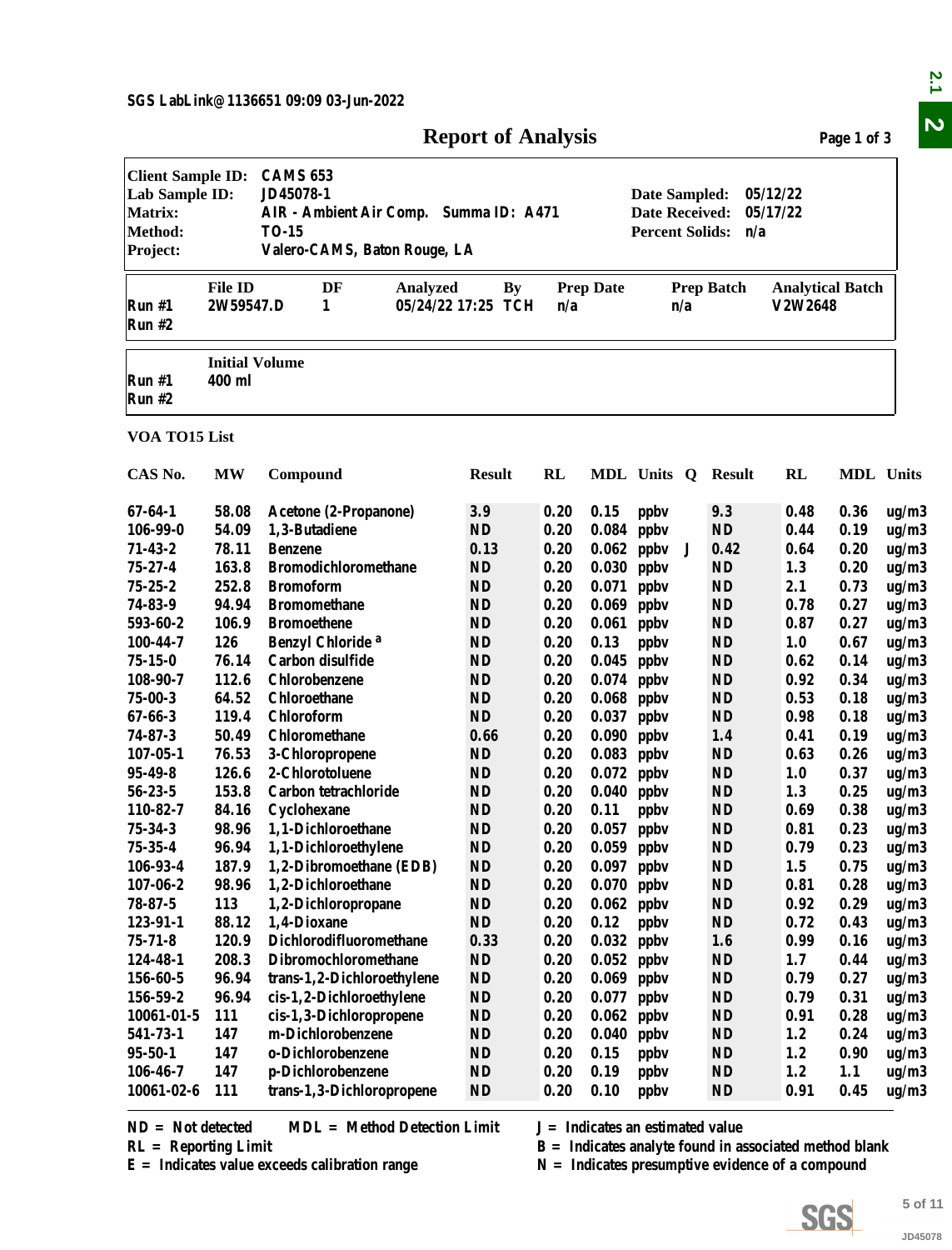#### **Report of Analysis Page 2 of 3**

|                                                                              |                |                                                                                                                        | <b>Report of Analysis</b> |                                                                  |               |                                    |   |                  |                                                                                                                | Page 2 of 3  |         |
|------------------------------------------------------------------------------|----------------|------------------------------------------------------------------------------------------------------------------------|---------------------------|------------------------------------------------------------------|---------------|------------------------------------|---|------------------|----------------------------------------------------------------------------------------------------------------|--------------|---------|
| <b>Client Sample ID:</b><br>Lab Sample ID:<br>Matrix:<br>Method:<br>Project: |                | <b>CAMS 653</b><br>JD45078-1<br>AIR - Ambient Air Comp. Summa ID: A471<br><b>TO-15</b><br>Valero-CAMS, Baton Rouge, LA |                           | Date Sampled:<br><b>Date Received:</b><br><b>Percent Solids:</b> |               |                                    |   |                  |                                                                                                                |              |         |
| VOA TO15 List                                                                |                |                                                                                                                        |                           |                                                                  |               |                                    |   |                  |                                                                                                                |              |         |
| CAS No.                                                                      | <b>MW</b>      | Compound                                                                                                               | <b>Result</b>             | RL                                                               |               | MDL Units Q                        |   | <b>Result</b>    | <b>RL</b>                                                                                                      | MDL Units    |         |
|                                                                              |                |                                                                                                                        |                           |                                                                  |               |                                    |   |                  |                                                                                                                |              |         |
| $64-17-5$<br>$100 - 41 - 4$                                                  | 46.07<br>106.2 | <b>Ethanol</b><br><b>Ethylbenzene</b>                                                                                  | 2.9<br><b>ND</b>          | 0.50<br>0.20                                                     | 0.39<br>0.061 | ppby                               |   | 5.5<br><b>ND</b> | 0.94<br>0.87                                                                                                   | 0.73<br>0.26 | ug/m3   |
|                                                                              | 88             |                                                                                                                        |                           | 0.20                                                             |               | ppby                               |   |                  |                                                                                                                |              | ug/m3   |
| 141-78-6                                                                     |                | <b>Ethyl Acetate</b>                                                                                                   | 1.5                       |                                                                  | 0.10          | ppby                               |   | 5.4              | 0.72                                                                                                           | 0.36         | ug/m3   |
| 622-96-8                                                                     |                | 120.19 4-Ethyltoluene                                                                                                  | ND                        | 0.20                                                             | 0.095         | ppby                               |   | <b>ND</b>        | 0.98                                                                                                           | 0.47         | ug/m3   |
| $76-13-1$                                                                    | 187.4          | Freon 113                                                                                                              | <b>ND</b>                 | 0.20                                                             | 0.031         | ppby                               |   | <b>ND</b>        | 1.5                                                                                                            | 0.24         | ug/m3   |
| $76 - 14 - 2$                                                                | 170.9          | Freon 114                                                                                                              | <b>ND</b>                 | 0.20                                                             | 0.050         | ppby                               |   | ND               | 1.4                                                                                                            | 0.35         | ug/m3   |
| 142-82-5                                                                     | 100.2          | Heptane                                                                                                                | 0.11                      | 0.20                                                             | 0.092         | ppby                               | J | 0.45             | 0.82                                                                                                           | 0.38         | ug/m3   |
| $87 - 68 - 3$                                                                | 260.8          | Hexachlorobutadiene                                                                                                    | <b>ND</b>                 | 0.20                                                             | 0.062         | ppby                               |   | <b>ND</b>        | 2.1                                                                                                            | 0.66         | ug/m3   |
| 110-54-3                                                                     | 86.18          | <b>Hexane</b>                                                                                                          | 0.26                      | 0.20                                                             | 0.11          | ppby                               |   | 0.92             | 0.70                                                                                                           | 0.39         | ug/m3   |
| 591-78-6                                                                     | 100            | 2-Hexanone                                                                                                             | ND                        | 0.20                                                             | 0.15          | ppby                               |   | <b>ND</b>        | 0.82                                                                                                           | 0.61         | ug/m3   |
| $67 - 63 - 0$                                                                | 60.1           | <b>Isopropyl Alcohol</b>                                                                                               | 52.3                      | 0.20                                                             | 0.14          | ppby                               | Е | 129              | 0.49                                                                                                           | 0.34         | ug/m3   |
| $75 - 09 - 2$                                                                | 84.94          | <b>Methylene chloride</b>                                                                                              | ND                        | 0.20                                                             | 0.056         | ppby                               |   | <b>ND</b>        | 0.69                                                                                                           | 0.19         | ug/m3   |
| 78-93-3                                                                      | 72.11          | Methyl ethyl ketone                                                                                                    | 0.65                      | 0.20                                                             | 0.11          | ppby                               |   | 1.9              | 0.59                                                                                                           | 0.32         | ug/m3   |
| $108-10-1$                                                                   | 100.2          | <b>Methyl Isobutyl Ketone</b>                                                                                          | ND                        | 0.20                                                             | 0.073         | ppby                               |   | <b>ND</b>        | 0.82                                                                                                           | 0.30         | ug/m3   |
| 1634-04-4                                                                    | 88.15          | <b>Methyl Tert Butyl Ether</b>                                                                                         | ND                        | 0.20                                                             | 0.080         | ppby                               |   | <b>ND</b>        | 0.72                                                                                                           | 0.29         | ug/m3   |
| $80 - 62 - 6$                                                                | 100.12         | Methylmethacrylate                                                                                                     | ND                        | 0.20                                                             | 0.070         | ppby                               |   | <b>ND</b>        | 0.82                                                                                                           | 0.29         | ug/m3   |
| $115 - 07 - 1$                                                               | 42             | Propylene                                                                                                              | <b>ND</b>                 | 0.50                                                             | 0.14          | ppby                               |   | <b>ND</b>        | 0.86                                                                                                           | 0.24         | ug/m3   |
| $100 - 42 - 5$                                                               | 104.1          | <b>Styrene</b>                                                                                                         | <b>ND</b>                 | 0.20                                                             | 0.12          | ppby                               |   | <b>ND</b>        | 0.85                                                                                                           | 0.51         | ug/m3   |
| $71 - 55 - 6$                                                                | 133.4          | 1,1,1-Trichloroethane                                                                                                  | ND                        | 0.20                                                             | 0.037         | ppby                               |   | <b>ND</b>        | 1.1                                                                                                            | 0.20         | ug/m3   |
| $79 - 34 - 5$                                                                |                | 167.85 1,1,2,2-Tetrachloroethane                                                                                       | <b>ND</b>                 | 0.20                                                             | 0.048         | ppby                               |   | <b>ND</b>        | 1.4                                                                                                            | 0.33         | ug/m3   |
| $79 - 00 - 5$                                                                | 133.4          | 1,1,2-Trichloroethane                                                                                                  | ND                        | 0.20                                                             | 0.038         | ppby                               |   | <b>ND</b>        | 1.1                                                                                                            | 0.21         | ug/m3   |
| 120-82-1                                                                     | 181.5          | 1,2,4-Trichlorobenzene                                                                                                 | ND                        | 0.20                                                             | 0.12          | ppby                               |   | <b>ND</b>        | 1.5                                                                                                            | 0.89         | ug/m3   |
| $95 - 63 - 6$                                                                |                | 120.19 1,2,4-Trimethylbenzene                                                                                          | ND                        | 0.20                                                             | 0.087         | ppby                               |   | <b>ND</b>        | 0.98                                                                                                           | 0.43         | ug/m3   |
| $108 - 67 - 8$                                                               |                | 120.19 1,3,5-Trimethylbenzene                                                                                          | <b>ND</b>                 | 0.20                                                             |               | $0.080$ ppbv                       |   | ND               | 0.98                                                                                                           | 0.39         | ug/m3   |
| 540-84-1                                                                     |                | 114.2 2,2,4-Trimethylpentane                                                                                           | 0.13                      | 0.20                                                             |               | $0.095$ ppbv                       |   | 0.61             | 0.93                                                                                                           | 0.44         | ug/m3   |
| $75 - 65 - 0$                                                                | 74.12          | <b>Tertiary Butyl Alcohol</b>                                                                                          | ND                        | 0.20                                                             | $0.093$ ppbv  |                                    |   | <b>ND</b>        | 0.61                                                                                                           | 0.28         | ug/m3   |
| $127 - 18 - 4$                                                               | 165.8          | Tetrachloroethylene                                                                                                    | $\mathbf{N}\mathbf{D}$    | 0.040                                                            | $0.014$ ppbv  |                                    |   | ND               | 0.27                                                                                                           | 0.095        | ug/m3   |
| 109-99-9                                                                     | 72.11          | Tetrahydrofuran                                                                                                        | 0.23                      | 0.20                                                             |               | $0.090$ ppbv                       |   | 0.68             | 0.59                                                                                                           | 0.27         | ug/m3   |
| 108-88-3                                                                     | 92.14          | <b>Toluene</b>                                                                                                         | 0.60                      | 0.20                                                             |               | $0.057$ ppbv                       |   | 2.3              | 0.75                                                                                                           | 0.21         | ug/m3   |
| $79 - 01 - 6$                                                                | 131.4          | Trichloroethylene                                                                                                      | ND                        | 0.040                                                            | $0.019$ ppbv  |                                    |   | <b>ND</b>        | 0.21                                                                                                           | 0.10         | ug/m3   |
| 75-69-4                                                                      | 137.4          | Trichlorofluoromethane                                                                                                 | 0.23                      | 0.20                                                             |               | $0.036$ ppbv                       |   | 1.3              | 1.1                                                                                                            | 0.20         | ug/m3   |
| $75 - 01 - 4$                                                                | 62.5           | Vinyl chloride                                                                                                         | $\mathbf{ND}$             | 0.20                                                             |               | $0.069$ ppbv                       |   | <b>ND</b>        | 0.51                                                                                                           | 0.18         | ug/m3   |
| $108 - 05 - 4$                                                               | 86             | <b>Vinyl Acetate</b>                                                                                                   | ND                        | 0.20                                                             | 0.11          | ppby                               |   | ND               | 0.70                                                                                                           | 0.39         | ug/m3   |
|                                                                              | 106.2          | m, p-Xylene                                                                                                            | 0.20                      | 0.20                                                             | 0.14          | ppby                               |   | 0.87             | 0.87                                                                                                           | 0.61         | ug/m3   |
| $95 - 47 - 6$                                                                | 106.2          | o-Xylene                                                                                                               | ND                        | 0.20                                                             |               | $0.077$ ppbv                       |   | ND               | 0.87                                                                                                           | 0.33         | ug/m3   |
| 1330-20-7                                                                    | 106.2          | Xylenes (total)                                                                                                        | 0.20                      | 0.20                                                             |               | $0.077$ ppbv                       |   | 0.87             | 0.87                                                                                                           | 0.33         | ug/m3   |
| CAS No.                                                                      |                | <b>Surrogate Recoveries</b><br>Run#1                                                                                   | Run# 2                    |                                                                  | Limits        |                                    |   |                  |                                                                                                                |              |         |
| 460-00-4                                                                     |                | 4-Bromofluorobenzene<br>100%                                                                                           |                           |                                                                  | 65-128%       |                                    |   |                  |                                                                                                                |              |         |
| $ND = Not detected$<br>$RL =$ Reporting Limit                                |                | $MDL = Method Detection Limit$<br>$E =$ Indicates value exceeds calibration range                                      |                           |                                                                  |               | $J = Indicates$ an estimated value |   |                  | $B =$ Indicates analyte found in associated method blank<br>$N =$ Indicates presumptive evidence of a compound |              |         |
|                                                                              |                |                                                                                                                        |                           |                                                                  |               |                                    |   |                  |                                                                                                                |              |         |
|                                                                              |                |                                                                                                                        |                           |                                                                  |               |                                    |   |                  |                                                                                                                |              | 6 of 11 |
|                                                                              |                |                                                                                                                        |                           |                                                                  |               |                                    |   |                  | <b>SGS</b>                                                                                                     |              |         |
|                                                                              |                |                                                                                                                        |                           |                                                                  |               |                                    |   |                  |                                                                                                                |              |         |

#### **Client Sample ID: CAMS 653 Lab Sample ID: JD45078-1 Date Sampled: 05/12/22 Matrix: AIR - Ambient Air Comp. Summa ID: A471 Date Received: 05/17/22**

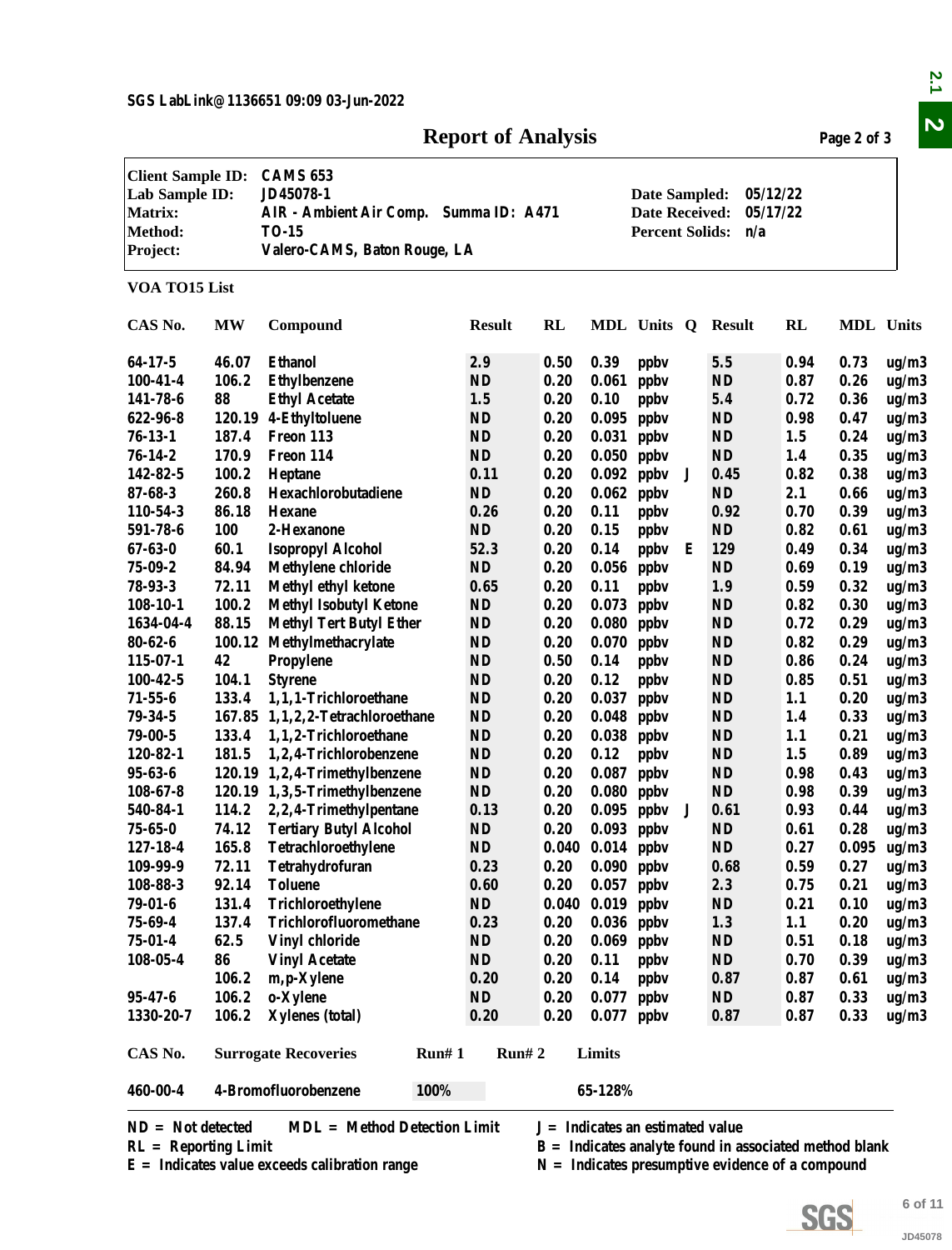|                                               |           | SGS LabLink@1136651 09:09 03-Jun-2022                                                  |               |    |                                    |                                                 |  |                                                    |          | Page 3 of 3                                              |                    |
|-----------------------------------------------|-----------|----------------------------------------------------------------------------------------|---------------|----|------------------------------------|-------------------------------------------------|--|----------------------------------------------------|----------|----------------------------------------------------------|--------------------|
| <b>Client Sample ID:</b><br>Lab Sample ID:    |           | <b>Report of Analysis</b><br><b>CAMS 653</b><br>JD45078-1<br>05/12/22<br>Date Sampled: |               |    |                                    |                                                 |  |                                                    |          |                                                          |                    |
| Matrix:<br>Method:<br>Project:                |           | AIR - Ambient Air Comp. Summa ID: A471<br><b>TO-15</b><br>Valero-CAMS, Baton Rouge, LA |               |    |                                    | <b>Date Received:</b><br><b>Percent Solids:</b> |  | n/a                                                | 05/17/22 |                                                          |                    |
| VOA TO15 List                                 |           |                                                                                        |               |    |                                    |                                                 |  |                                                    |          |                                                          |                    |
| CAS No.                                       | <b>MW</b> | Compound                                                                               | <b>Result</b> | RL |                                    |                                                 |  | MDL Units Q Result                                 | RL       | MDL Units                                                |                    |
|                                               |           | (a) This compound in blank spike is outside in house QC limits bias high.              |               |    |                                    |                                                 |  |                                                    |          |                                                          |                    |
|                                               |           |                                                                                        |               |    |                                    |                                                 |  |                                                    |          |                                                          |                    |
|                                               |           |                                                                                        |               |    |                                    |                                                 |  |                                                    |          |                                                          |                    |
|                                               |           |                                                                                        |               |    |                                    |                                                 |  |                                                    |          |                                                          |                    |
|                                               |           |                                                                                        |               |    |                                    |                                                 |  |                                                    |          |                                                          |                    |
|                                               |           |                                                                                        |               |    |                                    |                                                 |  |                                                    |          |                                                          |                    |
|                                               |           |                                                                                        |               |    |                                    |                                                 |  |                                                    |          |                                                          |                    |
|                                               |           |                                                                                        |               |    |                                    |                                                 |  |                                                    |          |                                                          |                    |
|                                               |           |                                                                                        |               |    |                                    |                                                 |  |                                                    |          |                                                          |                    |
|                                               |           |                                                                                        |               |    |                                    |                                                 |  |                                                    |          |                                                          |                    |
|                                               |           |                                                                                        |               |    |                                    |                                                 |  |                                                    |          |                                                          |                    |
|                                               |           |                                                                                        |               |    |                                    |                                                 |  |                                                    |          |                                                          |                    |
|                                               |           |                                                                                        |               |    |                                    |                                                 |  |                                                    |          |                                                          |                    |
|                                               |           |                                                                                        |               |    |                                    |                                                 |  |                                                    |          |                                                          |                    |
|                                               |           |                                                                                        |               |    |                                    |                                                 |  |                                                    |          |                                                          |                    |
|                                               |           |                                                                                        |               |    |                                    |                                                 |  |                                                    |          |                                                          |                    |
|                                               |           |                                                                                        |               |    |                                    |                                                 |  |                                                    |          |                                                          |                    |
|                                               |           |                                                                                        |               |    |                                    |                                                 |  |                                                    |          |                                                          |                    |
|                                               |           |                                                                                        |               |    |                                    |                                                 |  |                                                    |          |                                                          |                    |
|                                               |           |                                                                                        |               |    |                                    |                                                 |  |                                                    |          |                                                          |                    |
|                                               |           |                                                                                        |               |    |                                    |                                                 |  |                                                    |          |                                                          |                    |
| $ND = Not detected$<br>$RL =$ Reporting Limit |           | <b>MDL</b> = Method Detection Limit<br>$E =$ Indicates value exceeds calibration range |               |    | $J = Indicates$ an estimated value |                                                 |  | $N =$ Indicates presumptive evidence of a compound |          | $B =$ Indicates analyte found in associated method blank |                    |
|                                               |           |                                                                                        |               |    |                                    |                                                 |  |                                                    |          | <b>SGS</b>                                               | 7 of 11<br>JD45078 |

- 
- 
- $N =$  Indicates presumptive evidence of a compound



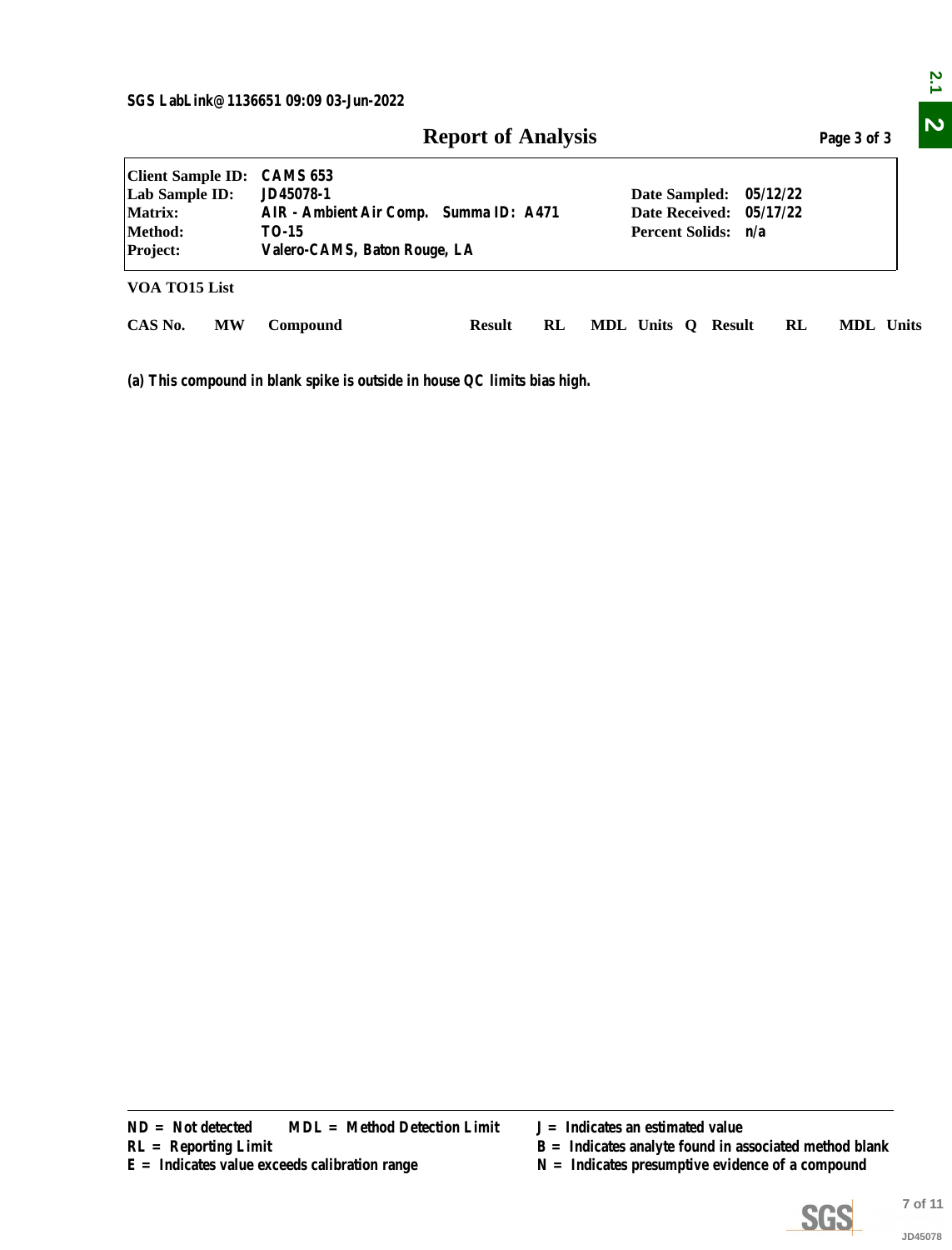<span id="page-7-0"></span>

**Section 3**  $\overline{\omega}$ 

**Misc. Forms**

**Custody Documents and Other Forms**

**Includes the following where applicable:**

- **Chain of Custody**
- **Summa Canister and Flow Controller Log**

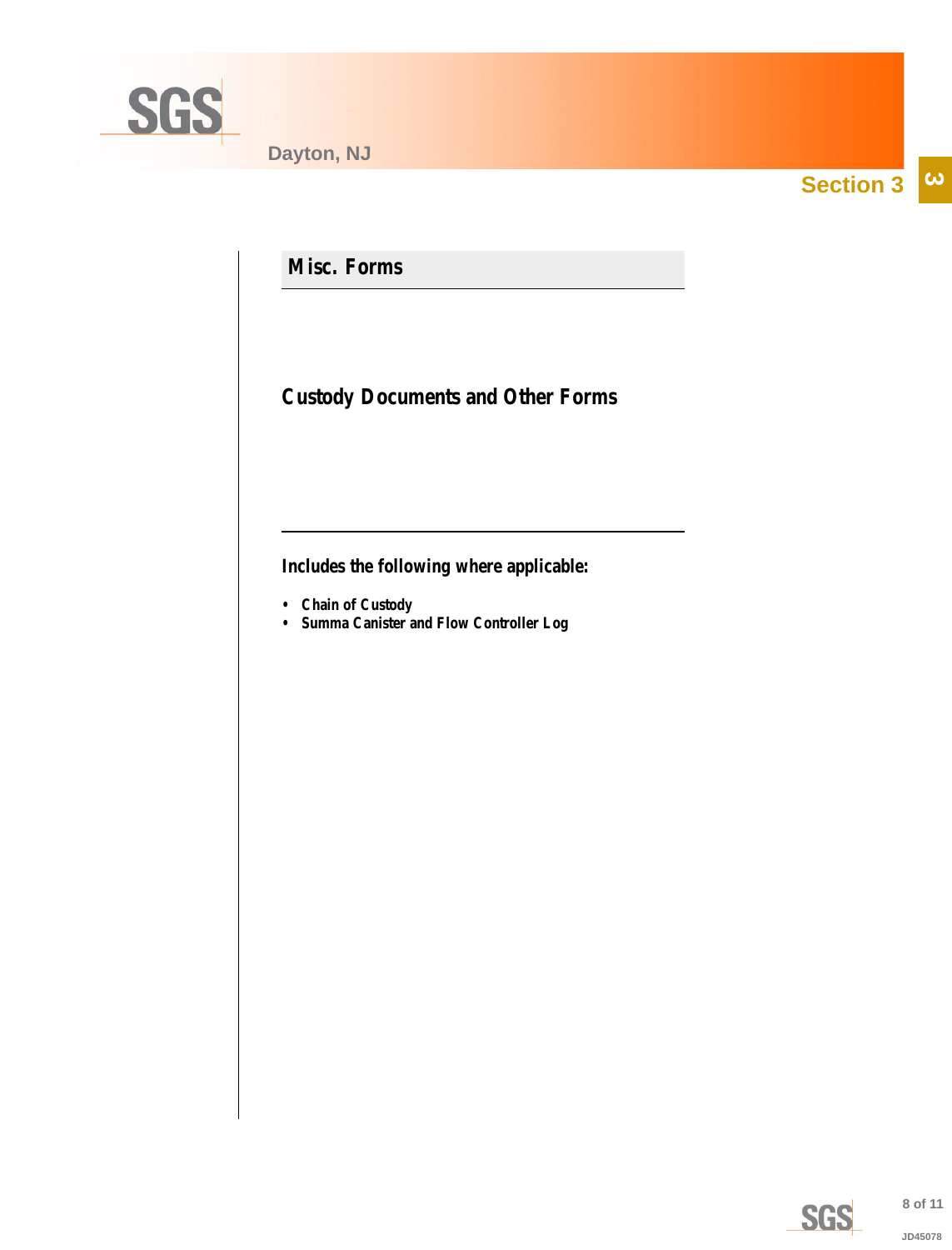|                                            |                                            |                                                                                                          |                                |                                       | <b>CHAIN OF CUSTODY - AIR</b>        |                                                                        |                                 |              |              |                                                             |                                  | <b>PAGE</b>               |          | ОF                 |  |                                  |    |  |
|--------------------------------------------|--------------------------------------------|----------------------------------------------------------------------------------------------------------|--------------------------------|---------------------------------------|--------------------------------------|------------------------------------------------------------------------|---------------------------------|--------------|--------------|-------------------------------------------------------------|----------------------------------|---------------------------|----------|--------------------|--|----------------------------------|----|--|
|                                            |                                            |                                                                                                          |                                |                                       |                                      |                                                                        | SGS North America Inc. - Dayton |              |              | 5 9 9 6 9 19 9 7 7 7 0 6 9 9 2 5 5 5 2 5 6 7 1 2 2 - 1 6 7  |                                  |                           |          |                    |  |                                  |    |  |
|                                            |                                            |                                                                                                          |                                |                                       |                                      | 2235 Route 130, Dayton, NJ 08810<br>TEL. 732-329-0200 FAX 732-329-3499 |                                 |              |              |                                                             |                                  |                           | GS Job # |                    |  |                                  |    |  |
|                                            |                                            |                                                                                                          |                                | www.sgs.com/ehsusa                    |                                      |                                                                        |                                 |              |              |                                                             |                                  | JD45078                   |          |                    |  |                                  |    |  |
|                                            | Client / Reporting Information             |                                                                                                          |                                | ------ Preject Information<br>، پاکست |                                      |                                                                        |                                 |              |              |                                                             | Weather Empires                  | Requested Analysis        |          |                    |  |                                  |    |  |
| <b>Company Name</b>                        |                                            |                                                                                                          |                                | <b>Project Name:</b>                  |                                      |                                                                        |                                 |              |              | Temperature (Fahrenheit)                                    |                                  |                           |          |                    |  |                                  |    |  |
| Renthence                                  |                                            |                                                                                                          |                                |                                       | VALEN REFINING                       |                                                                        |                                 |              |              | Start:                                                      |                                  | Maximum:                  |          |                    |  |                                  |    |  |
| Address                                    |                                            |                                                                                                          |                                |                                       |                                      |                                                                        |                                 |              |              | Stop                                                        |                                  | Minimum:                  |          |                    |  |                                  |    |  |
| $1201$ MATH ST<br><b>State</b>             | Zip                                        |                                                                                                          |                                | City                                  |                                      |                                                                        |                                 | <b>State</b> |              |                                                             |                                  |                           |          |                    |  |                                  |    |  |
|                                            |                                            |                                                                                                          |                                |                                       | MELANY LA                            |                                                                        |                                 |              |              | Atmoshpheric Pressure (Inches of Hg)                        |                                  |                           |          |                    |  |                                  |    |  |
| <u>Concret Result (14 70462</u>            |                                            |                                                                                                          |                                | Project #<br>$\mathcal{H}(\omega)$    |                                      |                                                                        |                                 |              |              | Start:                                                      |                                  | Maximum                   |          |                    |  |                                  |    |  |
|                                            | kipchack of pour vence eng. com            |                                                                                                          |                                |                                       |                                      |                                                                        |                                 |              |              |                                                             |                                  | Minimum                   |          |                    |  |                                  |    |  |
| $(225)$ 766.740                            |                                            |                                                                                                          |                                | Client Purchase Order #               |                                      |                                                                        |                                 |              |              | Stop:                                                       |                                  |                           |          |                    |  |                                  |    |  |
| ampler(s) Name(s)<br>8. KECCAINELL         |                                            |                                                                                                          |                                |                                       |                                      |                                                                        |                                 |              |              | Other weather comment:                                      |                                  |                           |          |                    |  |                                  |    |  |
|                                            | Air Type                                   |                                                                                                          | <b>Sampling Equipment Info</b> |                                       |                                      | <b>Start Sampling Information</b>                                      |                                 |              |              |                                                             | <b>Stop Sampling Information</b> |                           |          |                    |  |                                  |    |  |
|                                            |                                            |                                                                                                          |                                | Flow                                  |                                      | Time                                                                   | Canister                        | Interior     |              |                                                             | Time                             | Canister                  | Interior |                    |  |                                  |    |  |
| Lab                                        | Ind $(1)$<br>Soil Vap (SV)                 | Canister<br>Res(R)                                                                                       | Canister Size                  | Controller                            | しんてて                                 | (24hr                                                                  | Pressure                        |              | Temp Sampler | <b>7022</b>                                                 | (24hr                            | Pressure                  | Temp     | Sampler            |  |                                  |    |  |
| Sample # Field ID / Point of Collection    | Amb (A)                                    | Serial #<br>Non-Res (NR)                                                                                 | 6L or 1L                       | Serial #                              | Date                                 | clock)                                                                 | ("Ha)                           | (F)          | Init.        | Date                                                        | clock)                           | ("Ha)                     | (F)      | Init.              |  |                                  |    |  |
| $2m3$ 653                                  | Ĥ                                          | A41 I                                                                                                    | 62                             | 537                                   | ۱۵۲ که ا                             | 6910                                                                   | $\infty$                        | 72           | hκκ          | براكا                                                       | 0930                             | 55                        | マ        |                    |  |                                  |    |  |
|                                            |                                            |                                                                                                          |                                |                                       |                                      |                                                                        |                                 |              |              |                                                             |                                  |                           |          |                    |  |                                  |    |  |
|                                            |                                            |                                                                                                          |                                |                                       |                                      |                                                                        |                                 |              |              |                                                             |                                  |                           |          |                    |  |                                  |    |  |
|                                            |                                            |                                                                                                          |                                |                                       |                                      |                                                                        |                                 |              |              |                                                             |                                  |                           |          |                    |  |                                  |    |  |
|                                            |                                            |                                                                                                          |                                |                                       |                                      |                                                                        |                                 |              |              |                                                             |                                  |                           |          |                    |  |                                  | ل≻ |  |
|                                            |                                            |                                                                                                          |                                |                                       |                                      |                                                                        |                                 |              |              |                                                             |                                  |                           |          |                    |  |                                  |    |  |
|                                            |                                            |                                                                                                          |                                |                                       |                                      |                                                                        |                                 |              |              |                                                             |                                  |                           |          |                    |  |                                  |    |  |
|                                            |                                            |                                                                                                          |                                |                                       |                                      |                                                                        |                                 |              |              |                                                             |                                  |                           |          |                    |  |                                  |    |  |
|                                            |                                            |                                                                                                          |                                |                                       |                                      |                                                                        |                                 |              |              |                                                             |                                  |                           |          |                    |  |                                  |    |  |
|                                            |                                            |                                                                                                          |                                |                                       |                                      |                                                                        |                                 |              |              |                                                             |                                  |                           |          |                    |  |                                  |    |  |
|                                            |                                            |                                                                                                          |                                |                                       |                                      |                                                                        |                                 |              |              |                                                             |                                  |                           |          |                    |  |                                  |    |  |
|                                            |                                            |                                                                                                          |                                |                                       |                                      |                                                                        |                                 |              |              |                                                             |                                  |                           |          |                    |  |                                  |    |  |
|                                            |                                            |                                                                                                          |                                |                                       |                                      |                                                                        |                                 |              |              |                                                             |                                  |                           |          |                    |  |                                  |    |  |
| Turnaround Time (Business days)            |                                            |                                                                                                          |                                |                                       |                                      | Data Deliverable Information                                           |                                 |              |              |                                                             |                                  | <b>Comments / Remarks</b> |          |                    |  |                                  |    |  |
| 15 Business Days                           |                                            |                                                                                                          |                                |                                       | All NJDEP TO-15 is mandatory Full T1 |                                                                        |                                 |              |              |                                                             |                                  |                           |          |                    |  |                                  |    |  |
| 10 Business Days                           | Approved By:                               |                                                                                                          |                                |                                       | Comm A                               |                                                                        |                                 |              |              |                                                             |                                  | Initial Assessment SB DV  |          |                    |  |                                  |    |  |
| 5 Business Days                            |                                            |                                                                                                          |                                |                                       | Comm B                               |                                                                        |                                 |              |              |                                                             |                                  |                           |          |                    |  |                                  |    |  |
| 3 Business Days                            |                                            |                                                                                                          |                                |                                       | Reduced T2                           |                                                                        |                                 |              |              |                                                             |                                  |                           |          | Label Verification |  |                                  |    |  |
| 2 Business Days                            | Date:                                      |                                                                                                          |                                |                                       | <b>Full T1</b>                       |                                                                        |                                 |              |              |                                                             |                                  |                           |          |                    |  |                                  |    |  |
| 1 Business Day<br>Other                    | * Approval needed for 1-3 Business Day TAT |                                                                                                          |                                |                                       | Other:<br>DKQP reporting             |                                                                        |                                 |              |              | Sample inventory is verified upon receipt in the Laboratory |                                  |                           |          |                    |  |                                  |    |  |
|                                            |                                            | Sample Custody must be documented below pach time samples change possession, including courier delivery. |                                |                                       |                                      |                                                                        |                                 |              |              |                                                             |                                  | YK.                       |          |                    |  | - アルコーン製造をおいて アチメント アチャコンド アルネスク |    |  |
| Relinquished by Laboratory:<br>$ y\rangle$ |                                            |                                                                                                          |                                |                                       |                                      | Religion of By:                                                        |                                 |              |              | $\sqrt{\frac{D_{\text{at}}(r)}{T}}$                         |                                  | Received By:<br>J2        |          |                    |  |                                  |    |  |
| 芎<br>Relinguished by:                      | ده ده                                      | <b>Received</b> By                                                                                       |                                |                                       |                                      | elinguished By                                                         |                                 |              |              | Date / Time:                                                |                                  | Received By               |          |                    |  |                                  |    |  |
|                                            |                                            |                                                                                                          |                                |                                       |                                      |                                                                        |                                 |              |              |                                                             |                                  |                           |          |                    |  |                                  |    |  |
| Date / Tim<br>Relinquished by:             |                                            | Received By:<br>5                                                                                        |                                |                                       |                                      | Custody Seal #                                                         |                                 |              |              |                                                             |                                  |                           |          |                    |  |                                  |    |  |
|                                            |                                            |                                                                                                          |                                |                                       |                                      |                                                                        |                                 |              |              |                                                             |                                  |                           |          |                    |  |                                  |    |  |

 $\sim$ 

 $\sim 100$  masses at  $\sim 100$ 

EHSA-QAC-0022-01-FORM-Dayton-Air COC<br>Rev.date:1/15/2021

<span id="page-8-0"></span> $\overline{\phantom{a}}$ 

 $\mathbf{I}$ 

JD45078: Chain of Custody Page 1 of 2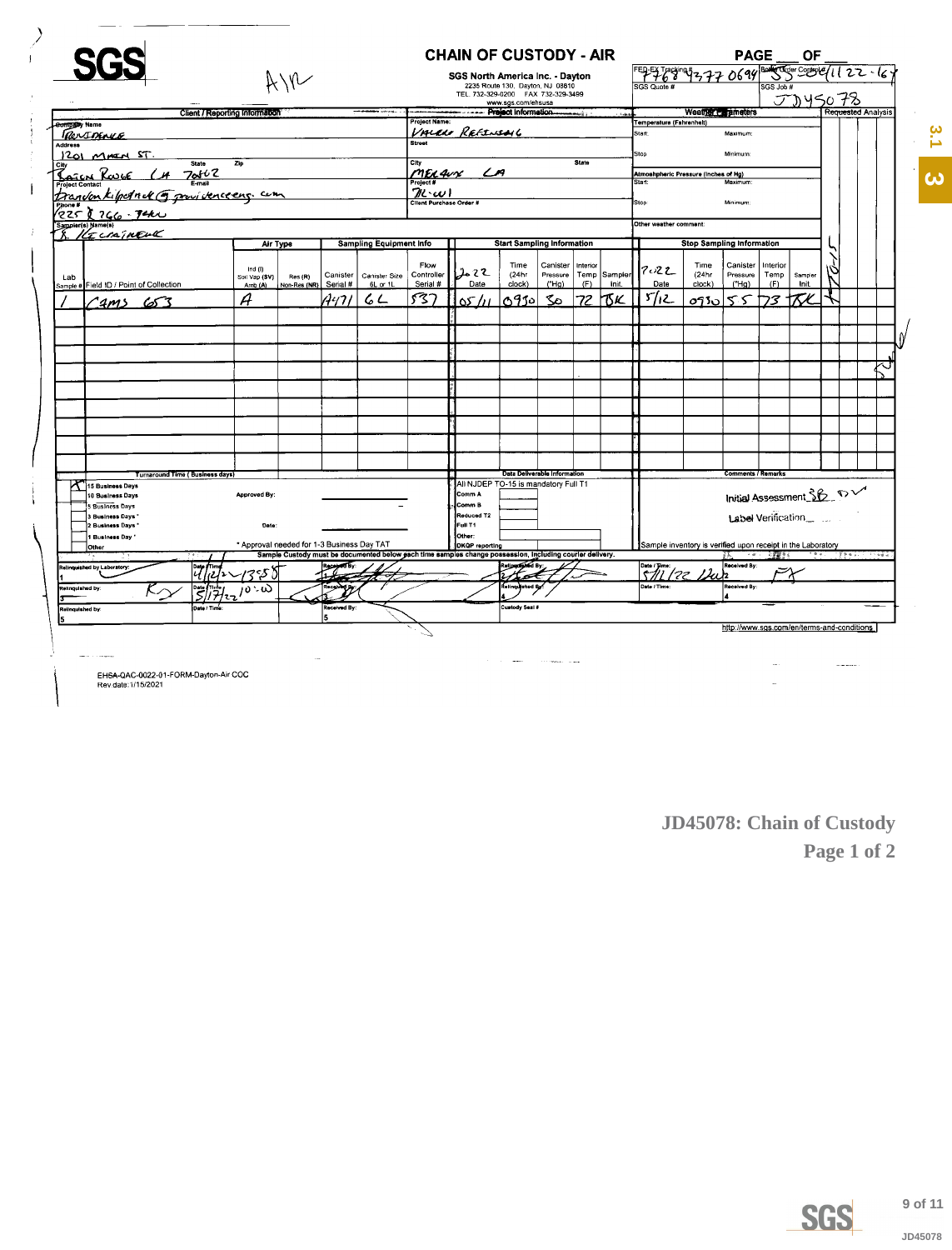#### **SGS Sample Receipt Summary**

| Job Number: JD45078                                                                                             |                                                                               | Client: PROVIDENCE ENG                   |                                                                                          |                                                                                                                                  | Project: PROVIDENCE - CAMS                |                                                                         |                                          |             |                       |
|-----------------------------------------------------------------------------------------------------------------|-------------------------------------------------------------------------------|------------------------------------------|------------------------------------------------------------------------------------------|----------------------------------------------------------------------------------------------------------------------------------|-------------------------------------------|-------------------------------------------------------------------------|------------------------------------------|-------------|-----------------------|
| Date / Time Received: 5/17/2022 10:00:00 AM                                                                     |                                                                               |                                          | <b>Delivery Method:</b>                                                                  |                                                                                                                                  | Airbill #'s:                              |                                                                         |                                          |             | $\frac{2}{3}$         |
| Cooler Temps (Raw Measured) °C:                                                                                 |                                                                               |                                          |                                                                                          |                                                                                                                                  |                                           |                                                                         |                                          |             | $\boldsymbol{\omega}$ |
| Cooler Temps (Corrected) °C:<br><b>Cooler Security</b><br>1. Custody Seals Present:<br>2. Custody Seals Intact: | Y or N<br>$\blacktriangledown$<br>$\Box$<br>$\overline{\mathbf{v}}$<br>$\Box$ | 3. COC Present:<br>4. Smpl Dates/Time OK | Y or N<br>$\color{red}\blacktriangledown$<br>$\Box$<br>$\overline{\mathbf{v}}$<br>$\Box$ | 1. Sample labels present on bottles:                                                                                             | <b>Sample Integrity - Documentation</b>   | Y<br>☑                                                                  | or $N$<br>$\Box$<br>$\Box$               |             |                       |
| <b>Cooler Temperature</b>                                                                                       | Y or N                                                                        |                                          |                                                                                          | 2. Container labeling complete:                                                                                                  | 3. Sample container label / COC agree:    | ☑<br>$\overline{\textbf{M}}$                                            | $\Box$                                   |             |                       |
| 1. Temp criteria achieved:<br>2. Cooler temp verification:<br>3. Cooler media:<br>4. No. Coolers:               | $\Box$<br>$\Box$<br>N/A<br>N/A<br>N/A                                         |                                          |                                                                                          | <b>Sample Integrity - Condition</b><br>1. Sample recvd within HT:<br>2. All containers accounted for:<br>3. Condition of sample: |                                           | <u>Y</u><br>$\boxed{\blacksquare}$<br>$\overline{\mathbf{v}}$<br>Intact | $or$ N<br>$\Box$<br>$\Box$               |             |                       |
| <b>Quality Control Preservation</b>                                                                             | Y or N                                                                        | <u>N/A</u>                               |                                                                                          | <b>Sample Integrity - Instructions</b>                                                                                           |                                           | Y or N                                                                  | N/A                                      |             |                       |
| 1. Trip Blank present / cooler:                                                                                 | $\color{red}\blacktriangledown$<br>$\Box$                                     | $\Box$                                   |                                                                                          | 1. Analysis requested is clear:                                                                                                  |                                           | $\color{red}\blacktriangledown$                                         | $\Box$                                   |             |                       |
| 2. Trip Blank listed on COC:                                                                                    | $\color{red}\blacktriangledown$<br>$\Box$                                     | $\Box$                                   |                                                                                          |                                                                                                                                  | 2. Bottles received for unspecified tests | □                                                                       | $\overline{\mathbf{v}}$                  |             |                       |
| 3. Samples preserved properly:<br>4. VOCs headspace free:                                                       | $\blacktriangledown$<br>$\Box$<br>$\Box$<br>$\Box$                            | $\color{red}\blacktriangledown$          |                                                                                          | 4. Compositing instructions clear:                                                                                               | 3. Sufficient volume recvd for analysis:  | $\overline{\mathbf{v}}$<br>□                                            | $\Box$<br>$\Box$<br>$\blacktriangledown$ |             |                       |
|                                                                                                                 |                                                                               |                                          |                                                                                          | 5. Filtering instructions clear:                                                                                                 |                                           | □                                                                       | $\Box$<br>$\blacktriangledown$           |             |                       |
| Test Strip Lot #s:                                                                                              | pH 1-12:                                                                      | 231619                                   | pH 12+:                                                                                  | 203117A                                                                                                                          |                                           |                                                                         |                                          |             |                       |
| Comments                                                                                                        |                                                                               |                                          |                                                                                          |                                                                                                                                  |                                           |                                                                         |                                          |             |                       |
|                                                                                                                 |                                                                               |                                          |                                                                                          |                                                                                                                                  |                                           |                                                                         |                                          |             |                       |
|                                                                                                                 |                                                                               |                                          |                                                                                          |                                                                                                                                  |                                           | JD45078: Chain of Custody                                               |                                          | Page 2 of 2 |                       |
|                                                                                                                 |                                                                               |                                          |                                                                                          |                                                                                                                                  |                                           |                                                                         |                                          |             |                       |
|                                                                                                                 |                                                                               |                                          |                                                                                          |                                                                                                                                  |                                           |                                                                         | <b>SGS</b>                               |             | 10 of 11<br>JD45078   |